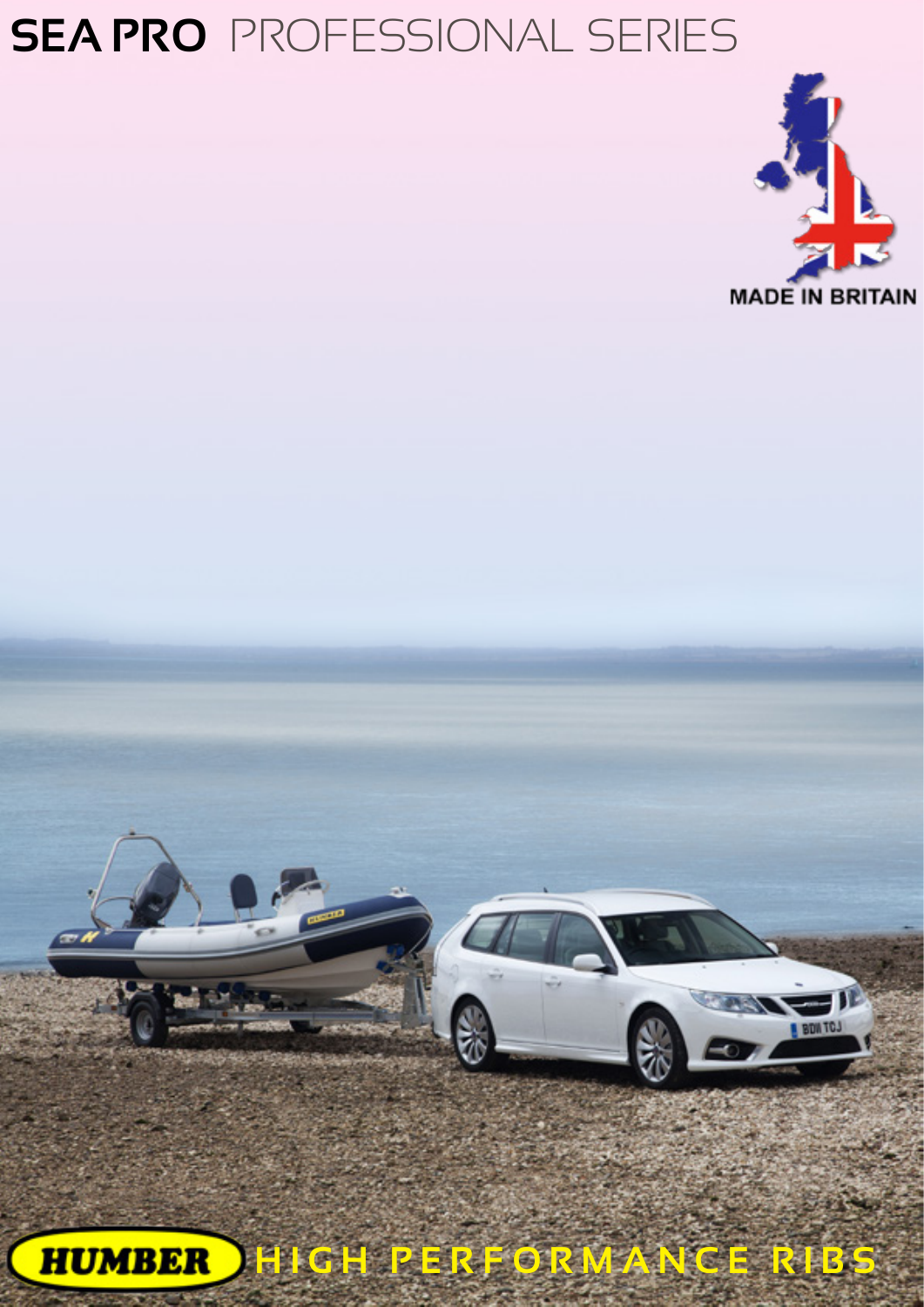# SEA PRO PROFESSIONAL SERIES

### **Shallow V model**

The shallow V hull offers all the qualities of a RIB with the additional advantages of an inflatable craft. Both are easy to launch and recover and have the capabilities to operate in shallow waters which would be inaccessible to a deeper V hull.

#### **Don't judge a book by its cover!**

With an exceptionally high loading and carrying capabilities, the 4.8m model can be rigged with long or short shaft outboard motor. The 4.8m is capable of carrying a typical load of 6 divers with kit or a group of 8 people whilst achieving planning speeds with a 40 hp motor!

### **Affordable Package**

Similar to conventional inflatables, both models have also been designed to cater for remote control or tiller steering. The significant savings and low maintenance upkeep of a tiller system also can make this an attractive and affordable package whilst creating additional deck spare for personnel and/or equipment.

#### **Safety and Efficiency**

A large diameter inflation collar combined with a moderately high bow provides a safe, comfortable dry ride whilst offering increased buoyancy and stability. The high performance of the multi chine hull design provides outstanding acceleration and responsive handling when compared against deeper V hulls. As less horsepower is required to plane this RIB, fuel efficiency can be another obvious advantage.

#### **Why not upgrade?**

With optional layouts, A frames and console upgrades as well as a range of different colours, then why not customise the boat to meet the needs of the job at hand. Additional extras include extra paddles, navigation aids and a range of different electronics. We also cater for bespoke vessels which will allow you to tailor the craft to your individual requirements. Our team are always on hand if you need any advice with input.

#### **A boat for all experience ranges**

The quality of the boat will make up for any mistake made by the driver. Easy to navigate and control, it doesn't matter if you're a newbie or a seasoned veteran of the sea.

#### **Test Drive and Advice**

We want you to feel at ease and want you to see that we can walk the walk! Arrange a water trial and/or speak to our experienced team for more information and advice into getting the best out of your Humber.

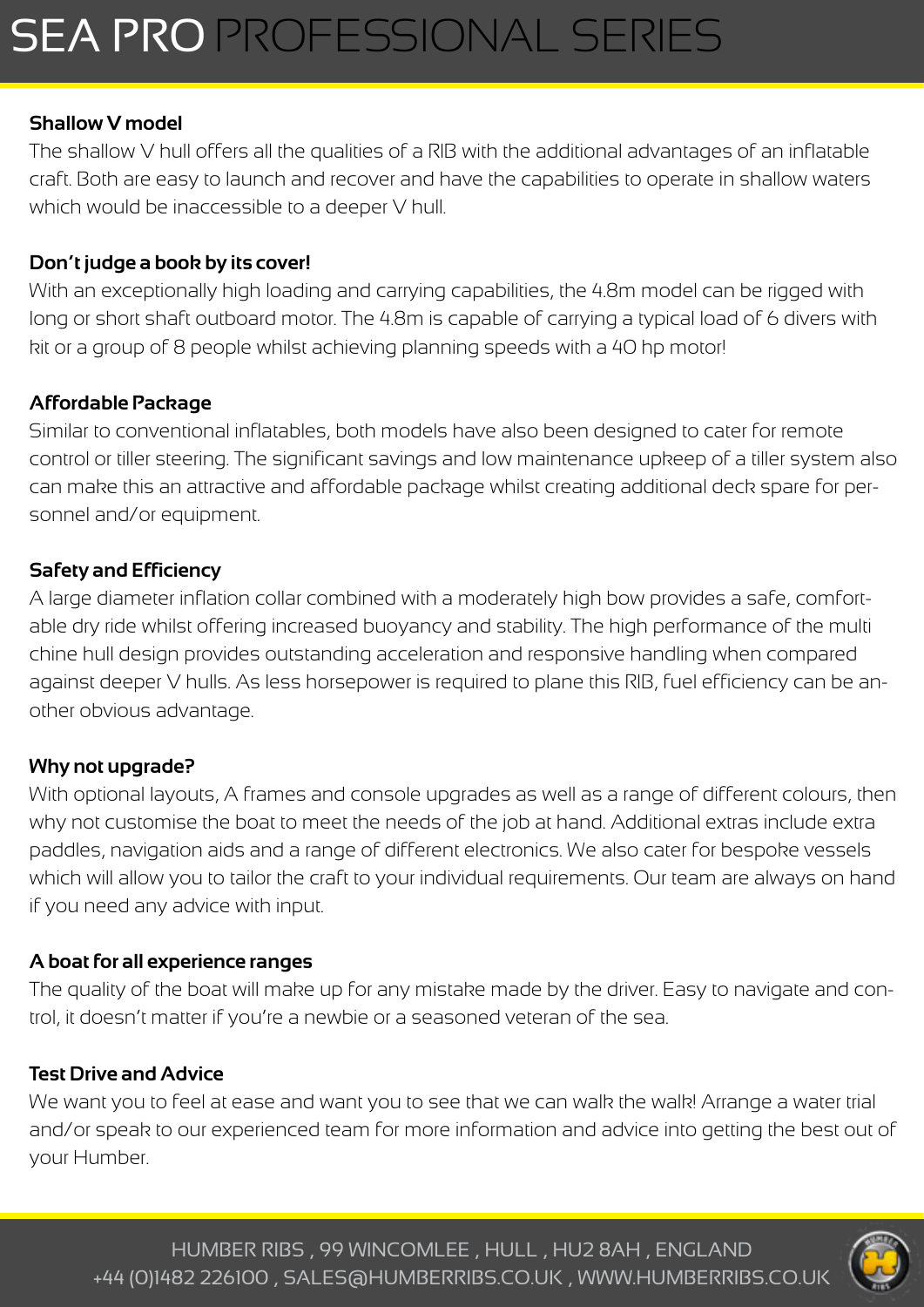# SEA PRO PROFESSIONAL SERIES



The Sea Pro series are both functional and tough! This shallow 'V' model range offers all qualities of the conventional RIB with the additional benefits of the Inflatable craft.

Unique in its field the crafts are easy to launch and recover and have the capabilities to operate in shallow waters inaccessible to a deeper 'V' hull design, making them an ideal platform of choice.

The high performance of the multi chine commercial strength hull provides exceptional sea keeping abilities and responsive handling. With its expertise designed inflation collar combined with a moderately high bow this range provides a safe, comfortable dry ride whilst offering increased buoyancy and stability. Built with superior strength, light weight specification, the Sea Pro series offers high loading and carrying

capabilities and unlike comparable rigid inflatables the 4.8m model can be rigged with a short or long shaft outboard motor including tiller steering.

| <b>TECHNICAL SPECIFICATION</b> | 3.1              | 3.4                                                                 | 4                 | 5                 |
|--------------------------------|------------------|---------------------------------------------------------------------|-------------------|-------------------|
| Capacity                       |                  | 3 People / 225kg 3 People / 450kg 5 People / 375kg 8 People / 600kg |                   |                   |
| Overall Length                 | 3.1 M            | 3.4M                                                                | 4 M               | 5 M               |
| <b>Overall Beam</b>            | 1.54M            | 1.54M                                                               | 1.9 <sub>M</sub>  | 1.90              |
| <b>Tube Diameter</b>           | .38              | .38                                                                 | .43               | .48               |
| No. of Chambers                | 3                | 3                                                                   | $\overline{3}$    | 3                 |
| Category                       | $\mathsf{C}$     | C                                                                   | C                 |                   |
| <b>Standard Boat Weight</b>    | 60 <sub>kg</sub> | 90 <sub>kg</sub>                                                    | 170 <sub>kg</sub> | 230kg             |
| Max. Payload                   | 400kg            | 420 <sub>kg</sub>                                                   | 520 <sub>kg</sub> | 800 <sub>kg</sub> |
| <b>Engine Shaft</b>            | Single           | <b>Single</b>                                                       | <b>Single</b>     | <b>Single</b>     |
| Maximum HP / Engine Weight     | 10HP / 42kg      | 20HP / 55kg                                                         | 30HP / 100kg      | 60HP / 125kg      |
| <b>Draft In Water At Rest</b>  | 0.25M            | 0.25M                                                               | 0.25M             | 0.25M             |